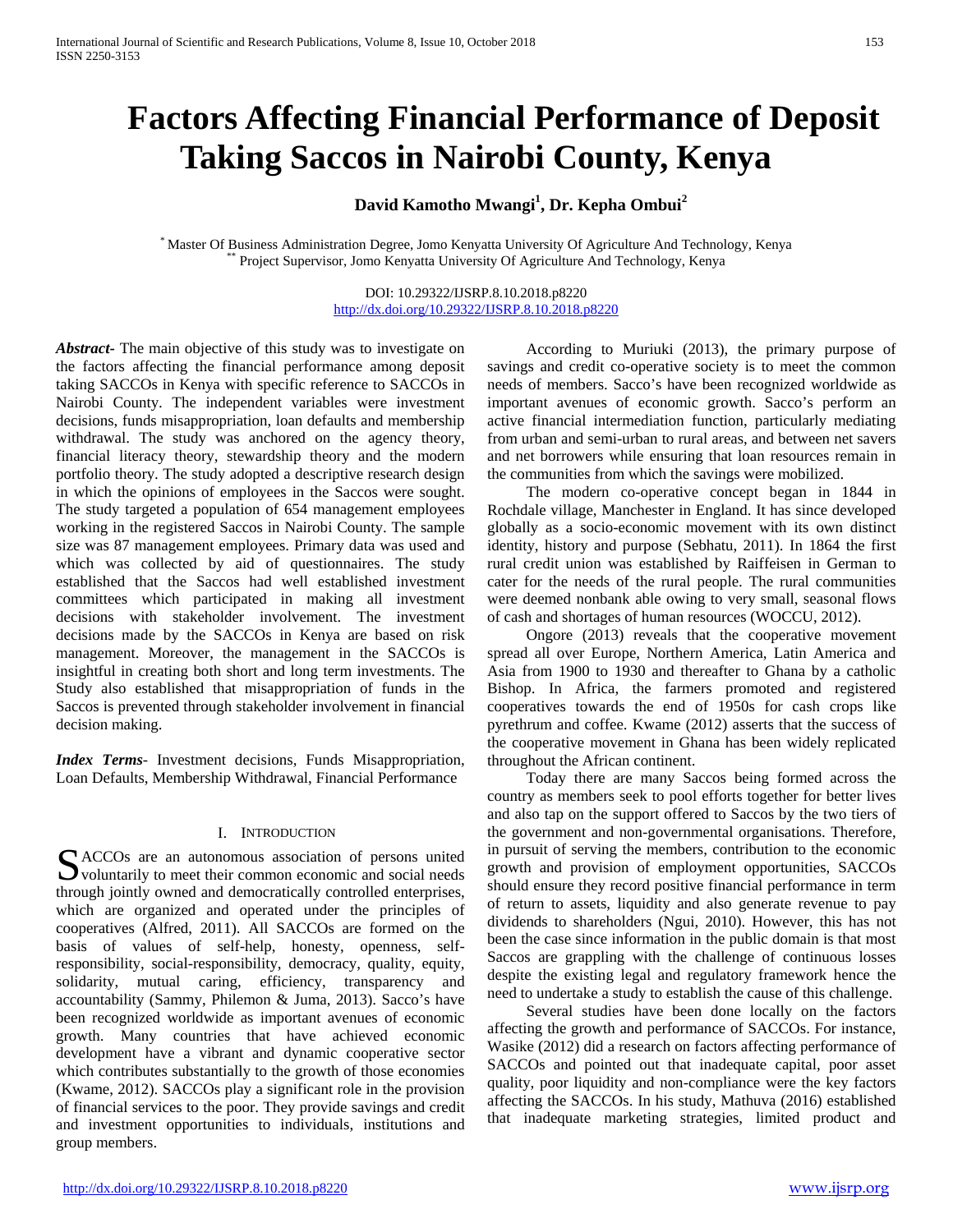services, and poor image as the factors affecting the performance of SACCOs in Kenya.

 Odhiambo (2013) study on factors affecting performance of SACCOs found out that the issues affecting performance are membership size, poor profitability and loan defaulting. Despite the various studies being conducted, insufficient literature exists to link up the variables identified in this study such as investment decisions, fund misappropriations, loan defaulting, member's withdrawal and the performance of deposit taking Savings and Credit Cooperative Societies hence creating a research gap which this study seeks to fill. The study therefore fills this gap by determining the factors that influence financial performance of deposit taking Saccos in Nairobi City County, Kenya

 The general objective of this research is to assess the factors that affect financial performance of deposit taking Saccos in Nairobi City County, Kenya. The specific objectives were: to determine how investment decisions affect the financial performance of deposit taking Sacco's in Nairobi City County, Kenya, to find out how funds misappropriations affect the financial performance of deposit taking Sacco's in Nairobi City County, Kenya, to establish the effect of loans default on the financial performance of deposit taking Sacco's in Nairobi City County, Kenya and to investigate the effect of members withdrawal on the financial performance of deposit taking Sacco's in Nairobi City County, Kenya.

# II. LITERATURE REVIEW

# **2.1 Investment Decisions**

 According to Pandey (2015) an efficient allocation of capital is the most important finance function in the modern times. It involves decisions to commit the firm's funds to the long term assets. Investment decisions are of considerable importance to the firm since they tend to determine its value by influencing its growth, profitability and risks. Investment decisions require special attention because of the following reasons: they influence the firm's growth in the long run, they affect the risks of the firm, they involve commitment of large amount of funds, they are irreversible or reversible at substantial loss and they are among the most difficult decisions to make. Co-operatives have failed without a market-driven approach that allows them to compete. They need a competitive advantage through professional management, operational and financial efficiency, high quality products, and competitive pricing (OCDC, 2012).

 According to Dunn *et al.* (2010) in his study which included co-operative managers and directors, he was concerned that owner-directors too often make political decisions for their own personal gains rather than prudent financial decisions with economic sense. These participants believed that, on occasion, co-operative directors may be motivated to make decisions that benefit the individual at the expense of the co-operative. This is the reason why governance issues are more exaggerated at cooperatives unlike in corporations

 According to DFID (2010), Saccos are at liberty to undertake financial investments since members and or shareholders can respond to the management decision of investment proposal among co-operatives by increasing cooperatives' access to finance in a range of ways, including: providing revolving loans funds, bank guarantees, or equity

capital to increase their capitalization. This is done simply because the shareholders clearly understand that the funds when wisely invested will lead to financial benefits to then in the future from the dividends. Shareholders can increase capital for investment through engaging with commercial banks to increase their willingness to lend to co-operatives on good terms; and in some cases providing low interest loans directly to co-operatives to support expansion of their business.

 Mwaura (2015) argues that the annual delegates meetings and the ministry of co-operatives are to blame for investment activities undertaken by SACCOS because they are the ones who are supposed to approve the same investment. Muchemi (2005) notes that non profitable investments should be discouraged because, despite the enormous amount of resources invested in such projects, returns are almost none hence reducing the capital base where interest is drawn from. Co-operative Management Committees are notorious for diverting members' funds into investments of dubious value. The law hence needs to be amended to strengthen the Ministry's regulatory hand. It should clearly prohibit investments that are not related to the core objective of the society (KUSCCO, 2013)

 Co-operatives are complex social organisations with many interests coalescing in one place and with a focus on inclusive decision-making. SACCO's shareholders want more than just attending an annual general meeting as shareholders of private companies but would like to be involved in investment decisions to be undertaken by the management. Clarity of purpose, ongoing participation by members and competent leadership clearly focused on the agreed upon objectives are key factors in ensuring that these complex organisations remain successful (Kithunzi, 2014).

 Olao (2014) investigated influence of financial stability on deposit taking SACCOs. Descriptive survey was adopted. Population comprised all the 34 DTS which had complied with SASRA regulations by December 2013. The study used secondary data from all the SACCOs sampled. The study concluded that financial stability positively and significantly influences performance of deposit taking SACCOS.

# **2.2 Funds Misappropriations**

 Kanu and Okorafor (2013) carried out a study on the nature, extent and Economic impact of Fraud on Bank Deposits in Nigeria to determine the amount of Bank funds involved in fraud. They collected quarterly Fraud and Forgeries report on Nigerian Banks for the period between 1993 and 2010. The study found that the most frequent type of fraud in Nigerian Banking Industry is fraudulent withdrawals.

 According to Odera (2012), financial management problems specific to the SACCO pose challenges not faced by many other forms of organizations. However, when a number of controls are brought to bear on the problems including; welldefined financial reporting procedures, internal controls, service adequacy, prudential management disciplines and external supervision, the problems can be overcome to produce a stable and balanced financial management. Boards of Directors in SACCOs are empowered to make decisions they believe will benefit the organization (section 28 of the Co-operative Societies Act CAP 490). They must be held accountable and responsible for performance results. In Kenya, the Centre for Corporate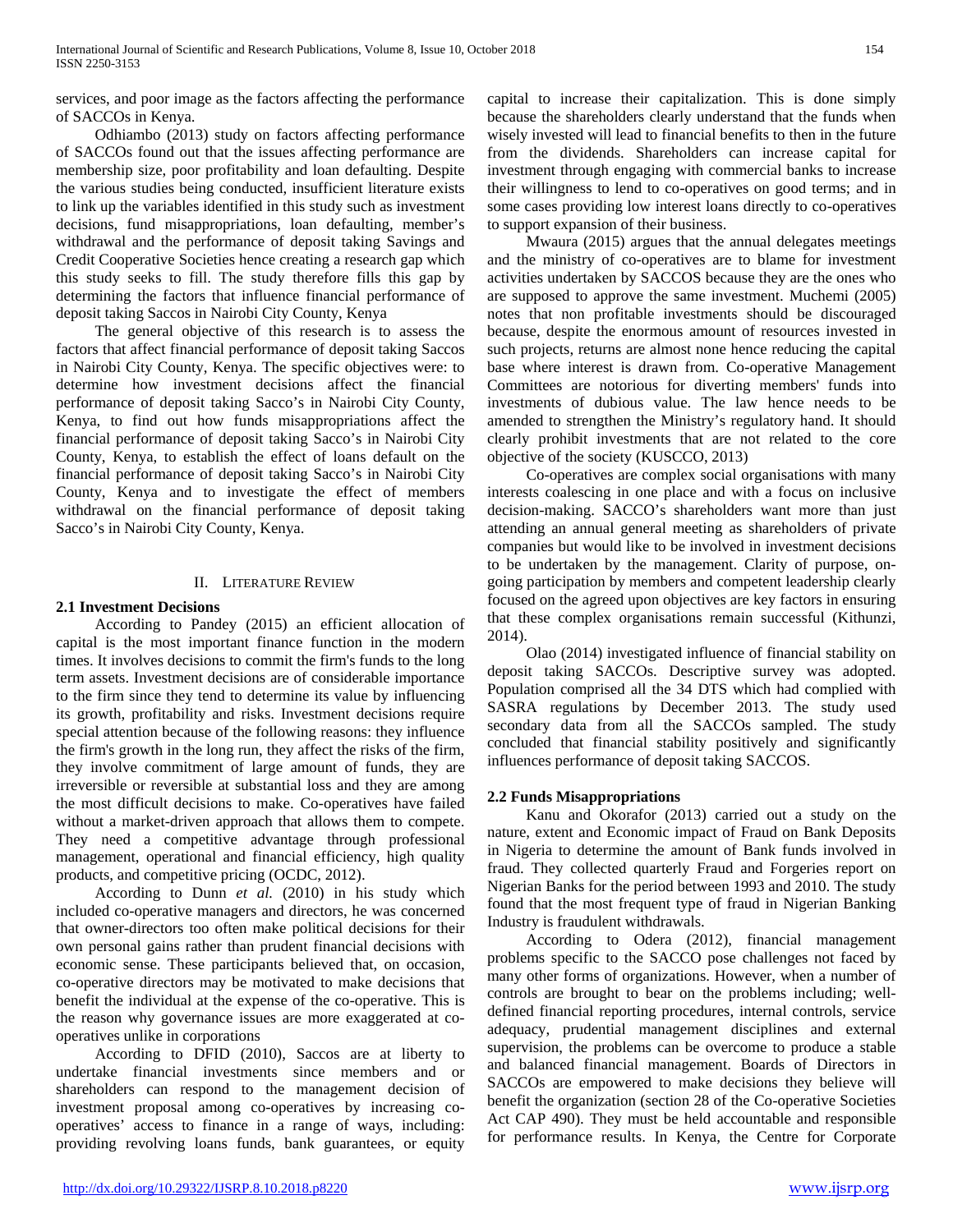Governance in Liaison with the Ministry of Co-operative Development and Marketing (2008) has developed guidelines that must be adhered to in the management of co-operatives with regard to specific key areas to enhance performance. For example have regular and timely elections and allow members to participate without interference; maintain up to date and accurate records of the organizations and ensure audited accounts are presented and read to members on time and members allowed to deliberate and resolve on them among others.

 In his study Odhiambo (2013) concluded that most Saccos in Kenya have been grappling with the challenge of funds mismanagement from the board of directors as well as the managers. As a result, members have been left decrying the kind of leaders they have entrusted with their funds. Misappropriation and embezzlement occurs in several ways including unauthorized withdrawal, fraudulent funds transfer and even improper accounting practices.

 According to Odhiambo (2013), unauthorized withdrawals are where an individual obtain funds from another person's account without proper authorization. It may take the form of an individual forging another person's signature and thereby obtaining money over the counter. It may also take the form of an individual having authorized access to Person Identification Number (PIN) of another person and using it to withdraw cash through Automatic Teller Machine (ATM).

 Akinyomi (2012) investigated fraud in the Nigerian banking sector and its prevention, fraudulent money transfer is where a fraudster generates a fraudulent request or alters a legitimate Funds Transfer Request for the purpose of committing fraud. The fraudster will then collude with fraudulent Bank staff to withdraw the ill-gotten money. According to Akinyomi (2012), theft and embezzlement represent another form of fraud which involves the illegal collection of financial items such as cash, traveller's cheque. In Kenya, directors have transferred money from Sacco accounts into their business accounts and claim to have obtained loans while others supply "air' to the Saccos and are paid huge sums leading to loss of cash (Muriuki, 2013). Recently, there has been a case reported where Saccos members of Busia Agricultural Training Centre stormed the Sacco offices and demanded for all their contributions. The agitated members accused the Sacco leadership of funds embezzlement and lack of accountability

 Another form of funds misappropriation among the Saccos is through improper cash management systems leading to loop holes where managers and directors can siphon funds from the Saccos. Cash management is a crucial activity in every business and involves planning and controlling cash flows in and out of the business, cash flows within the business, and cash balances held by a business at a point in time. Cash management is a broad term that refers to the collection, concentration, and disbursement of cash. Sacco leadership go around the set financial policies to embezzle the funds. For instance, it has been reported by Wasike (2012) that board members and managers in Kenyan Saccos go for training that cost millions of shillings only to be trained on what they already know and others never even attain the training. All they need is the funds and they disappear since nobody can make follow up on their whereabouts.

# **2.3 Loan Defaults**

 According to the study of Clement & Martin (2012) evidence from many countries in recent years suggests that collateral values and recovery rates on corporate defaults can be volatile and, moreover, that they tend to go down just when the number of defaults goes up in economic downturns. This link between recovery rates and default rates has traditionally been neglected by credit risk models, as most of them focused on default risk and adopted static loss assumptions, treating the recovery rate either as a constant variable independent from the probability of default. This traditional focus on default analysis has been partly reversed by the recent significant increase in the number of studies dedicated to the subject of recovery rate estimation and the relationship between default and recovery rates.

 Alfred (2011) researched on loan repayment performance is an important concept for all the lending institutions. It is a measure of whether loans are settled up in full according to the loan contract or not. The higher loan repayment performance leads to the higher probability of the collecting interest revenues and lower loan losses in a lending institution (Alfred, 2011). On the other hand, the poor loan repayments have a harmful impact on institutions capital, earning as well as in realizing its objectives and may even lead to a financial institution collapse.

 For instance, failure to manage loan repayment performance results in losses and high delinquency management costs (Huseyin, 2011). The higher expenses are for closer monitoring, more frequent portfolio and legal fees for pursuing seriously delinquent loans. Such costs adversely affect the generated income, and, in general, the operation of the lending institution, thus, the institution becomes unsustainable.

 Gekara and Joseph (2013) used a discriminate analysis to identify defaulters from non-defaulters of agricultural bank recipients in Iran. Results showed that use of machinery, length of repayment period, bank supervision on the use of loan had significant and positive effect on the agricultural credit repayment performance. On the other hand, waiting time for loan reception had a significant effect on its repayment.

 In a study by Clement and Martin (2012) on determinants of successful loan repayment, in order to avoid delays in repayment, 100% rule was applied i.e. no new credit was granted until the former had been repaid in full. This rule was later relaxed and loans granted as long as the payment rate reached 90% of outstanding loan. Every borrower had to have savings amounting to 20% of the loan in order to access credit. Every member had to subscribe to a number of shares in order to access credit. Guarantor ship was also required for credit beyond specified amounts (Paxton, 1996).

 A study by Mwangi (2012), on Microfinance Default Rates concluded that the probability of default decreased with the frequency of monitoring, the availability of non-business income, years in business, the number of guarantors and whether the client was a first time borrower. In a research carried out by Wakuloba in Uasin Gishu on the causes of loan default in Uasin Gishu District Trade Development Joint Loan Board scheme, it was noted that it had high and rising default rates over the period. The main causes of default were poor business performance, diversion of funds and domestic problems. The recommendations were that the board be strengthened through capacity building in computer applications to speed up loan processing and ensure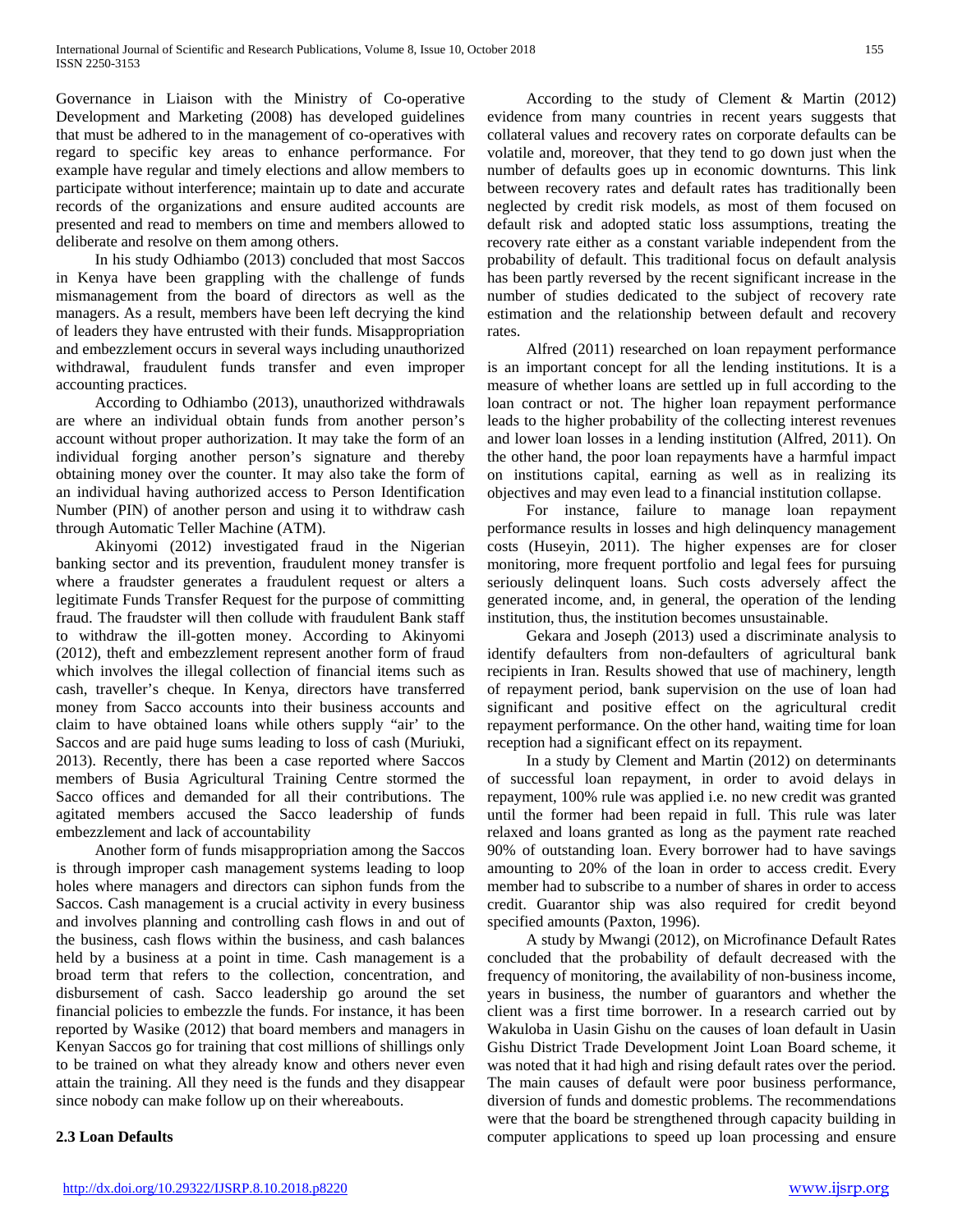timely disbursements. Despite these noble practices and theoretical expectations, the current experiences do not concur with the premise that SACCOS are risk-free institutions. The current situation signals the possible severe and unrestrained financial risk problem in SACCOS and some members have defaulted to pay affecting the financial performance.

 Kioko (2016) studied the effect of capital adequacy regulations on Saccos in Kenya. Three questions were answered, namely: Why is it necessary for SACCOs to adhere to capital adequacy regulations? What challenges have SACCOs faced in complying with capital adequacy requirements and what strategies have SACCOs undertaken to meet the requirements for capital adequacy?

 Muriuki (2010) did a study on factors affecting Sacco performance in Meru South district: a case of Tharaka Nithi Teachers Sacco. Descriptive survey was adopted. The total population was stratified into the SACCO members, management committee members and staff sub-samples. The results showed that governance has enormous effects on financial performance.

# **2.4 Membership Withdrawal**

 A SACCO member is a person who belongs to that SACCO willingly by filling in the membership form and paying the required membership fees. Most SACCO members have a common bond either of occupational or production nature. This characteristic makes a SACCO to be an association of people who have come together with common goal geared at improving their livelihood economically (Sacco's operations report, 2016).

 Under the current law most of the SACCOs in Kenya may close their doors if they do not meet the minimum threshold. For a SACCO to be registered, it must have a minimum of 30 people. The members must also meet the ksh.10 million capital adequacy requirements. Investment of SACCO funds in non-core business must not be more than 10% of its total assets. In addition some 15% of SACCO assets must be in cash form to adequately provide for its liquidity requirements. SACCOs will also be expected to make adequate provision for loan losses as is done by the commercial banks and other financial institutions (SASRA, 2012). Despite the continuous growth of Saccos in Kenya, members have been withdrawing their membership status due to financial losses of then Saccos.

 According to SASRA (2013), Sacco membership is significant as it provides a source of business and hence economic viability of the Sacco. However, during a Sacco formation, the promoters will interest members who are in the same occupation or geographical area. This ensures that all members have a common goal to pursue and a common interest in the affairs of the Sacco.

 Recently, due to fear of losing money through the widespread corruption members have withdrawn from Saccos. For instance, when in 2016 The Sacco Societies Regulatory Authority (Sasra) revoked the licences of five credit unions and effectively barring them from taking deposits from the public, most of the Members had to withdrawal their membership immediately to avoid loss of funds, shares and any benefit accumulated from their savings.

# **2.5 Critique of Literature and Empirical Gaps**

 Many studies have concentrated on the context of developed nations leaving the developing countries less researched (Pandey, 2015; OCDC, 2012; Dunn *et al.*, 2010; DFID, 2010; Clement & Martin, 2012; Alfred, 2011; Huseyin, 2011; Gekara & Joseph, 2013; Clement & Martin, 2012).

 Also, it has been noted that many studies have not been able to show clearly what the relationship between varied factors and how they affect financial performance (Mwaura, 2015; Muchemi, 2005; KUSCCO, 2013; Pandey, 2015; OCDC, 2012; Dunn et al., 2010; DFID, 2010; Clement & Martin, 2012; Alfred, 2011; Huseyin, 2011; Gekara & Joseph, 2013; Clement & Martin, 2012; Kithunzi, 2014).

 Existing studies have concentrated on different sectors thereby neglecting the deposit taking Saccos context which is crucial as Saccos have now been ranked as the vehicles that propel economies (Pandey, 2015; Dunn *et al.*, 2010; DFID, 2010; Mwaura, 2015; KUSCCO, 2013; Kanu & Okorafor, 2013; Odera, 2012; Akinyomi, 2012; Wasike, 2012; Clement & Martin, 2012; Paxton, 1996; Mwangi, 2012).

# III. RESEARCH METHODOLOGY

 The study employed a descriptive research design. The major purpose of descriptive research design is to describe the state of affairs as it is at present. In this study, the population was the management employees working in different SACCOs in Nairobi County.

 According to SASRA (2017), there is 654 management staff among the top performing 38 registered Saccos in Nairobi County. These encompassed 321 from the administration and 333 from the Finance Department.

 The study adopted a stratified random sampling design to select the sample population. Stratified random sampling is a sampling technique in which the entire population of interest is divided into homogenous subsets that share similar characteristics and select respondents from each subgroup so as to ensure equitable representation of the population in the sample (Cooper, 2012).

 The sample size consisted of 87 respondents selected proportionately from the two departments. The study adopted the formula of Naissuma (2010) to calculate the sample size as shown in equation below;<br> $n = NC<sup>2</sup>$ 

 $n =$  $C^2 + (N-1) e^2$ Where;  $n = i$  s the sample size  $N = i$  s the population size  $C = iS$  the coefficient of variation  $e = i$  s the level of precision.

With a confidence level of 95%, coefficient of variation of 0.5 and precision level of 5%, the sample size was equal to 87 as derived in the equation below;

n = 
$$
\frac{654(0.5)^2}{(0.5)^2 + (654-1) (0.05)^2}
$$
 = 87

 This constituted approximately 13.3% of the sampling population. In this study, questionnaires were used to collect primary data from the sample population. For the purpose of this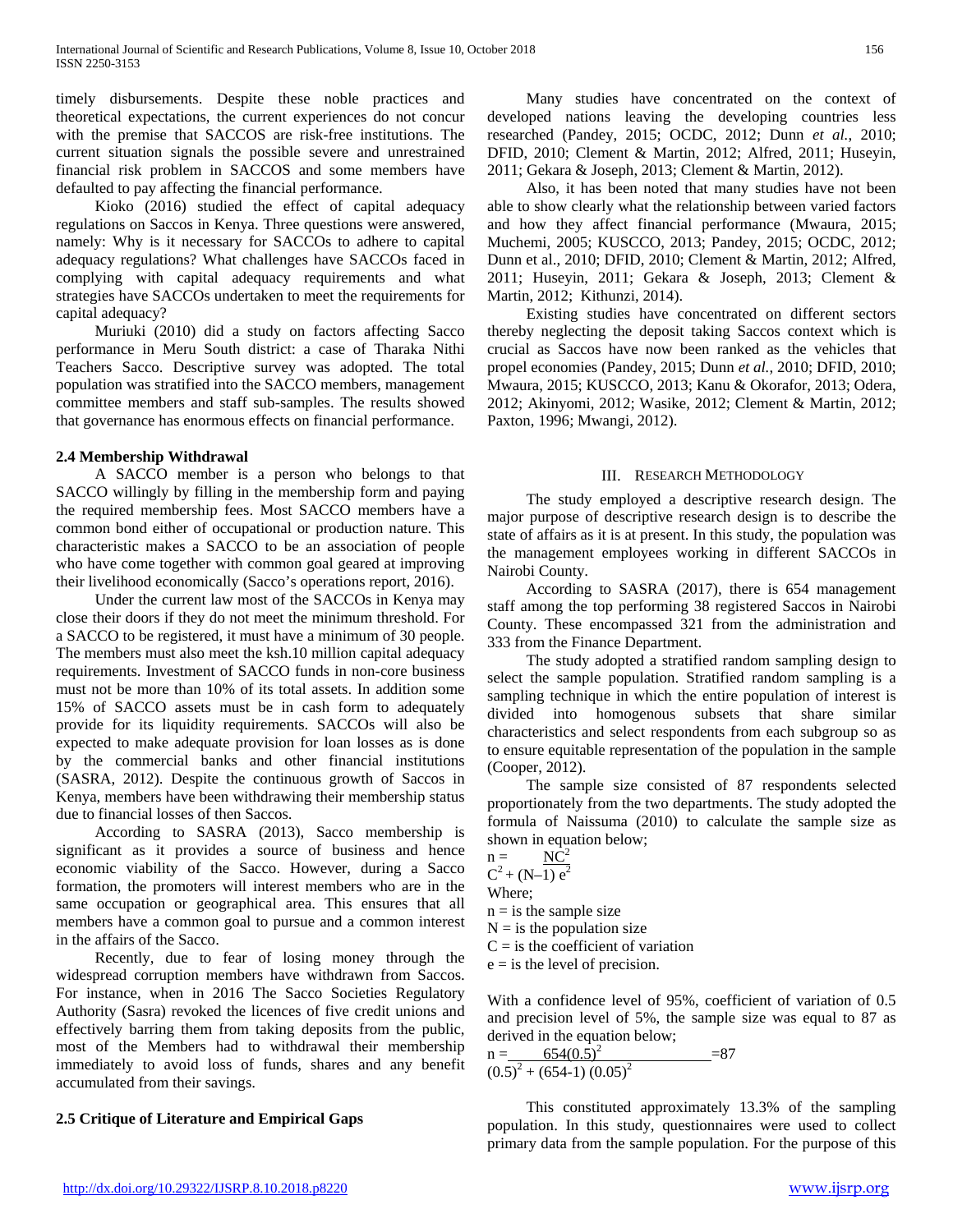study, 5 respondents were picked for pilot testing who are more than the 1% threshold whom Adams *et al.* (2007) considers as being satisfactory for pilot testing.

 Creswell (2003) asserts that validity is the strength of qualitative research, although other researchers prefer to substitute validity with terms such as trustworthiness, credibility, transferability, dependability, and conformability. Validity exists when the knowledge sought is arrived at through descriptions that make possible a understanding of the meanings and essences of experience (Castillo, 2009). To make valid inferences from the text, it is important that the classification procedure be reliable in the sense of being consistent: different people should code the same text in the same way (Waber, 1990). Strategies for validating the accuracy of research findings offered by Creswell (2003) included obtaining data from three different sources of information or triangulation, member checking, which involves having the research participants review final reports to determine accuracy, and documentation using rich, thick descriptions. The researcher adopted Creswel (2003)'s criteria to ascertain validity of the study instruments.

The study used the Cronbach (Alpha –  $\alpha$ ) model to test the reliability of the data. Brown (2002) indicates that Cronbach's alpha reliability coefficient normally ranges between 0 (if no variance is consistent) and 1 (if all variance is consistent). The closer the coefficient is to 1.0 the greater the internal consistency of the items in the scale. An alpha  $(\alpha)$  score of 0.70 or higher is considered satisfactory (Gliem & Gliem, 2003).

 The research data was coded into Microsoft Excel and Statistical Package for the Social Sciences software (SPSS) to enable the responses to be grouped into various categories and analysed using descriptive statistics. Weighted Mean was used to get the average number of the respondents on their feeling determined in the Likert scale. The findings were presented using tables and charts. Regression analysis was used as it provides a mean of objectively assessing the degree of the relationship between the independent variables and the dependent variables in the prediction of the dependent variable. The regression equation will be as follows:

Y = βо + β1 X1 + β2 X2 + β3 X3 +β4 X4 + ε……………………………………………(1) Where  $Y =$  Financial Performance among Saccos in Kenya

βо = Constant

- $X1 =$  Investment Decisions
- $X2 = M$ isappropriation of Funds
- $X3 =$ Loans Default
- $X4$  = members withdrawal
- β1, β2, β3 and β4= Regression Coefficients
- ε=Error term

Analysed data was presented in the form of tables and charts.

# IV. FINDINGS, CONCLUSIONS AND RECOMMENDATIONS

# **4.1 Summary of Findings**

 This section addresses the major findings of the research drawn from the objectives as discussed in the previous sections. This includes the effect of investment decisions, funds misappropriations, loans default and members' withdrawal on the financial performance of deposit taking Sacco's in Nairobi City County, Kenya.

# **4.1.1 Investment Decisions and Financial Performance**

 From the findings, the study as supported by a mean of 4.3571 established that the SACCOs had well established investment committees. The committees guided their investment decisions which contribute to the financial performance of the SACCOs. Secondly, the study established that to a great extent, investment decisions made by the SACCOs are based on risk management in Kenya. This was supported by a mean of 4.6429. In addition, the study established that stakeholders were involved in all investment projects undertaken by the SACCOs as supported by the mean of 4.2714. Moreover, the study established that investment projects are undertaken with integrity and accountability. This was supported by a mean of 4.4429 from the response. It was also established that most of the SACCOs are not undertaking product innovation as part of investment portfolio. This was supported by a mean response of 2.5429. Finally, as supported by a mean of 4.1857, the study established that the management in the SACCOs is insightful in creating both short and long term investments.

# **4.1.2 Misappropriation of Funds and Financial Performance**

 The study as supported by a mean of 4.2857 established that that the management in the SACCOs involves all stakeholders in financial decision making. Also the study established that there was a mechanism that was used to detect misappropriation of funds in most of the SACCOs. This was supported by a mean of 3.8143. Moreover, the study established that to a great extent there was existence of independent internal audit functions to ensure compliance and proper use of funds in the SACCOs. This was supported by a mean of 4.5714 from the response. The study also as supported by a mean of 4.3143 established that financial management of the SACCOs was subjected to both internal and external audits. Consequently, it was established that management leadership terms are controlled to avoid long stay which may lead to embezzlement of funds. This was supported by a mean response of 4.7429. The study as supported by a mean of 4.3714 from the response established that there was a significant relationship between funds embezzlement and the SACCOs poor performance. Furthermore, the study also confirmed that misappropriation of funds was at minimal levels in the SACCOs.

# **4.1.3 Loan Defaults and Financial Performance**

 The study established that to a great extent that the SACCOs have access to credit information of the borrowers. This was supported by a mean of 4.1857 from the response. Secondly, the study as supported by a mean of 2.6429 established that most of the SACCOs did not have established committees set to manage credit portfolio. The study established that there were well laid regulations on the credit facilities extended to internal staff. This was supported by a mean of 4.1571 from the response. In addition, the study as supported by a mean of 4.7857 established that the SACCOs request for adequate collateral on all loans to reduce the risk of loan default. Overall, the study established that there were well structured mechanisms in the SACCOs to ensure that all issued loans are repaid.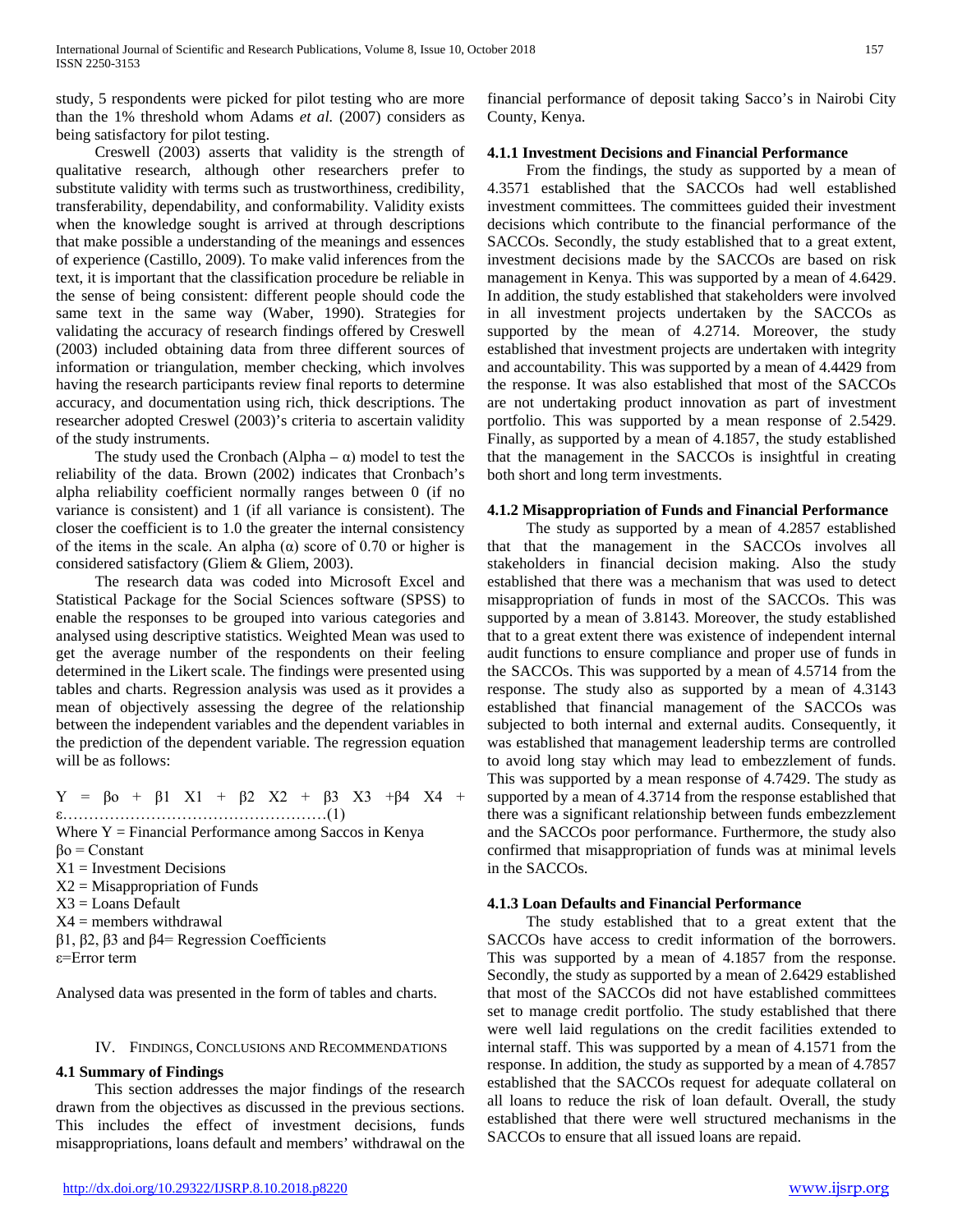#### **4.1.4 Members' Withdrawal and Financial Performance**

 The study established that that there was an increase in membership to the SACCOs for the last five years. This was supported by a mean of 4.1857 from the response. The study as supported by a mean of 2.7429 established that there were no incentives for new members which would encourage more people to join the SACCOs. The study established that delays in dividend payment contribute to membership withdrawal from the SACCOs. This was supported by a mean of 3.9571 from the response. In addition, the study as supported by a mean of 4.3571 established that there was a significant relationship between members' withdrawal and financial performance of SACCOs in Kenya. It was also established that members shift from one SACCO to another due to mismanagement. This was supported by a mean response of 3.6286. Finally, the study established that there was the likelihood of the staff in the SACCOs to leave as supported by a mean of 3.3429 in the response.

#### **4.2 Conclusion of the Study**

#### **4.2.1 Investment Decisions and Financial Performance**

 From the findings, the study concluded that the SACCOs had well established investment committees which participated in making all investment decisions with stakeholder involvement. The investment decisions made by the SACCOs in Kenya are based on risk management. Moreover, the management in the SACCOs is insightful in creating both short and long term investments. However, most of the SACCOs are not undertaking product innovation as part of investment portfolio.

#### **4.2.2 Misappropriation of Funds and Financial Performance**

 The study concluded that misappropriation of funds in the SACCOs is prevented through stakeholder involvement in financial decision making. Moreover, there are mechanisms to detect misappropriation of funds in the SACCOs. Both internal and external audits were conducted in the SACCOs to ensure compliance and proper use of funds. Leadership terms in the SACCOs were controlled hence members could not overstay in leadership positions which would give them room to embezzle with funds.

#### **4.2.3 Loan Defaults and Financial Performance**

 The study concluded that the SACCOs have access to credit information of the borrowers which is used to determine their credit worthiness. Also, well laid regulations on the credit facilities extended to internal staff existed and that the SACCOs requested for adequate collateral which helped in reducing loan defaults. The SACCOs had well laid down mechanisms to ensure all loans issued were paid. However, majority of the SACCOs did not have committees to manage the credit portfolio.

#### **4.2.4 Members' Withdrawal and Financial Performance**

 The study concluded that there was a significant increase in membership in the SACCOs due to the financial performance witnessed although it was discovered that there were no incentives for new members to join. Delays in dividend payment were seen to contribute to membership withdrawal from the SACCOs as well as the financial performance. It was concluded that due to mismanagement of the SACCOs, members would

shift to other SACCOs that were well managed. Finally, the staff in the SACCOs did not show an intention of leaving which shows that they comfortable with their job.

#### **4.3 Policy Recommendations**

 From the study findings, the researcher recommends that the SACCOs should undertake product innovation as part of investment portfolio which will provide a variety of financial tools to offer to its members hence improve their financial performance. Secondly, the SACCOs should come up with terms that provide some incentives to motivate people to join the SACCOs. Such incentives may be in terms of selective interest rates imposed on certain members who hold a significant level of credit.

 Finally, the SACCOs should establish committees to manage the credit portfolio. Such committees will come up with strategies that will help in fast credit processing and payments. This will modify the services offered by the SACCOs to their clients who will allow more people to join as well as access the credit services hence improving the financial performance.

#### **4.4 Suggestions for Further Studies**

 Further research can be done to investigate how the financial performance of the SACCOs in Kenya can be influenced by both increased and reduced interest rates other financial institutions which offer similar services.

#### **REFERENCES**

- [1] Alfred, O. (2011). Corporate Governance and Financial Performance of SACCOs in Lango Sub Region (Master's Thesis, Makerere University.
- [2] Allen, .E & Maghimbi, S. (2015) African cooperatives and the financial crisis; Coop AFRICA Working Paper No.7
- [3] Gunga, S. O. (2015). The co-operative Movement in Kenya and its Potential for Enhancement of ICT Livelihoods. University of Nairobi, Kenya.
- [4] Kwame D. K., (2012), "How to Develop Risk Management and Savings Strategies in SACCOs"' A paper presented in ISSN : 2028-9324 Vol. 10 No. 4, Mar. 2015 1244 ACCOSCA SACCOs Leaders Forum, Johannesburg – South Africa, March
- [5] Mathuva, D. (2016). Revenue diversification and financial performance of savings and credit co-operatives in Kenya. *Journal of Co-operative Organization and Management*,4(1), 1-12. doi:10.1016/j.jcom.2015.11.001
- [6] Muriuki, 2013. Investigation into the Cash Balance Management Approaches in Saving and Credit Cooperative Societies (SACCOS) in Nakuru County, Kenya. Research proposal
- [7] Mwangi (2012) Effect of credit risk management on the financial performance of Commercial Banks
- [8] Mwangi I.W. and Wanjau K.L. (2012). The role of SACCOs in growth youth entrepreneurship in Kenya: Case study of Nairobi county. Retrieved from:
- [9] Mwaura, K. 2005. Facts about the Co-operative movement. Nairobi, Kenya National Federation of Cooperatives.
- [10] Neuman, W. L. (2016). Social Research Methods: Qualitative and Quantitative Approaches. Pearsons Education Inc. Boston. USA.
- [11] Ngugi, M. 2014. Factors contributing to liquidity problems on saving credit co-operatives. MA thesis, Moi University, Eldoret, Kenya.
- [12] Ongore, V. O. 2013. Managerial Response to Deregulation of the Co-0perative sector. The Case Study of Nairobi. Unpublished Thesis. University of Nairobi.
- [13] Ongore, V. O. 2013. Managerial Response to Deregulation of the Co-0perative sector. The Case Study of Nairobi. Unpublished Thesis. University of Nairobi.